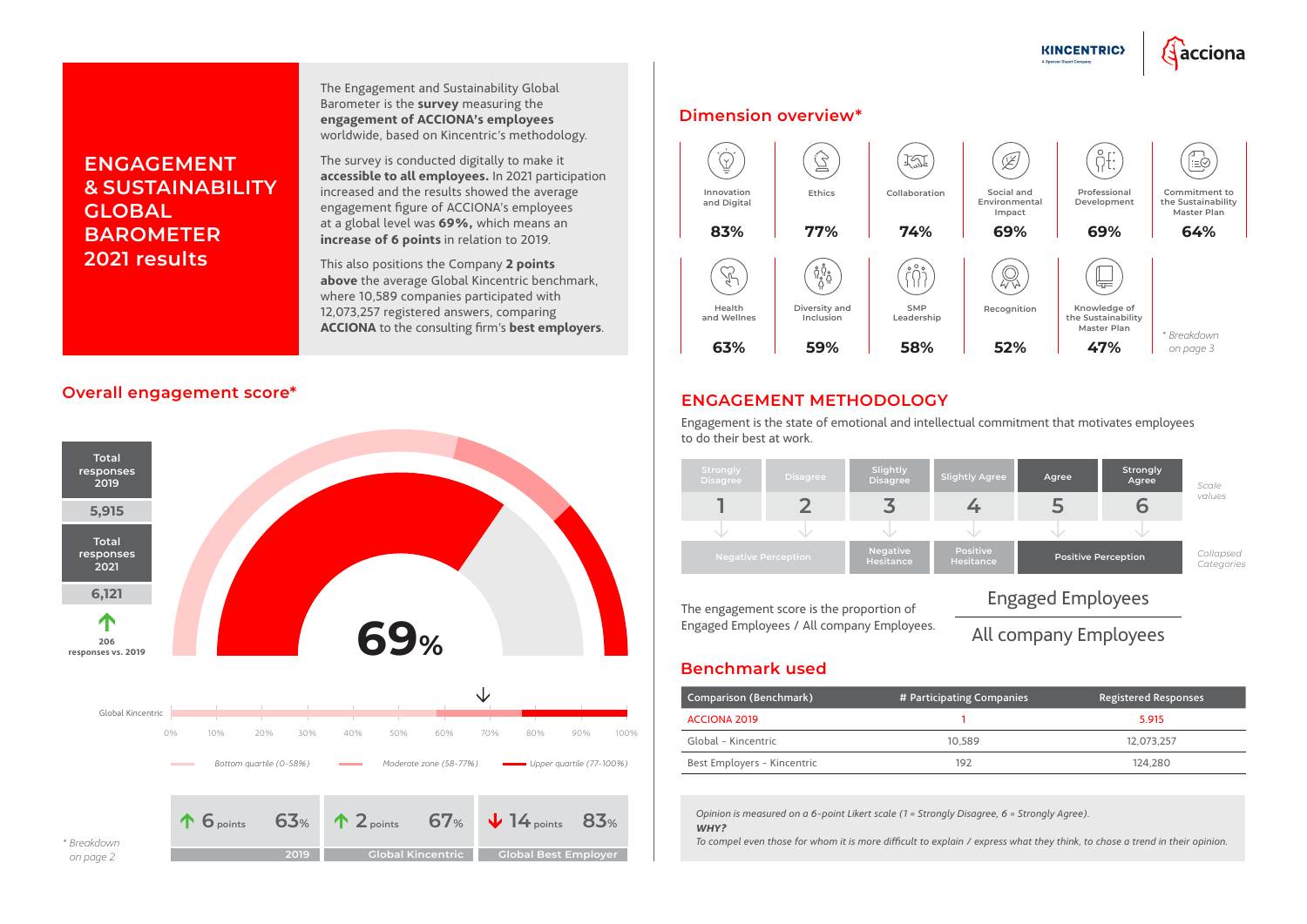### **Engagement score detail**

# **Engagement score comparison by gender**

# **Engagement score comparison by country**

| <b>Behavior</b> | <b>Question</b>                                                                       | % Positive Perception | % Positive Hesitance | % Negative Hesitance | % Negative Perception | 2019 |
|-----------------|---------------------------------------------------------------------------------------|-----------------------|----------------------|----------------------|-----------------------|------|
| SAY<br>STAY     | I would not hesitate to recommend ACCIONA to a friend seeking employment              | 78                    |                      |                      |                       |      |
|                 | Given the opportunity, I tell others great things about working here                  |                       | 68                   |                      |                       |      |
|                 | It would take a lot to get me to leave ACCIONA                                        |                       |                      |                      |                       |      |
|                 | I rarely think about leaving ACCIONA to work somewhere else                           |                       | 61                   |                      |                       |      |
| STRIVE          | ACCIONA inspires me to do my best work every day                                      |                       | 65                   | 19                   |                       |      |
|                 | ACCIONA motivates me to contribute more than is normally required to complete my work |                       | 62                   | 20                   |                       |      |









*Scores are compared to overall benchmark*



#### Explanatory note on the questions criteria: